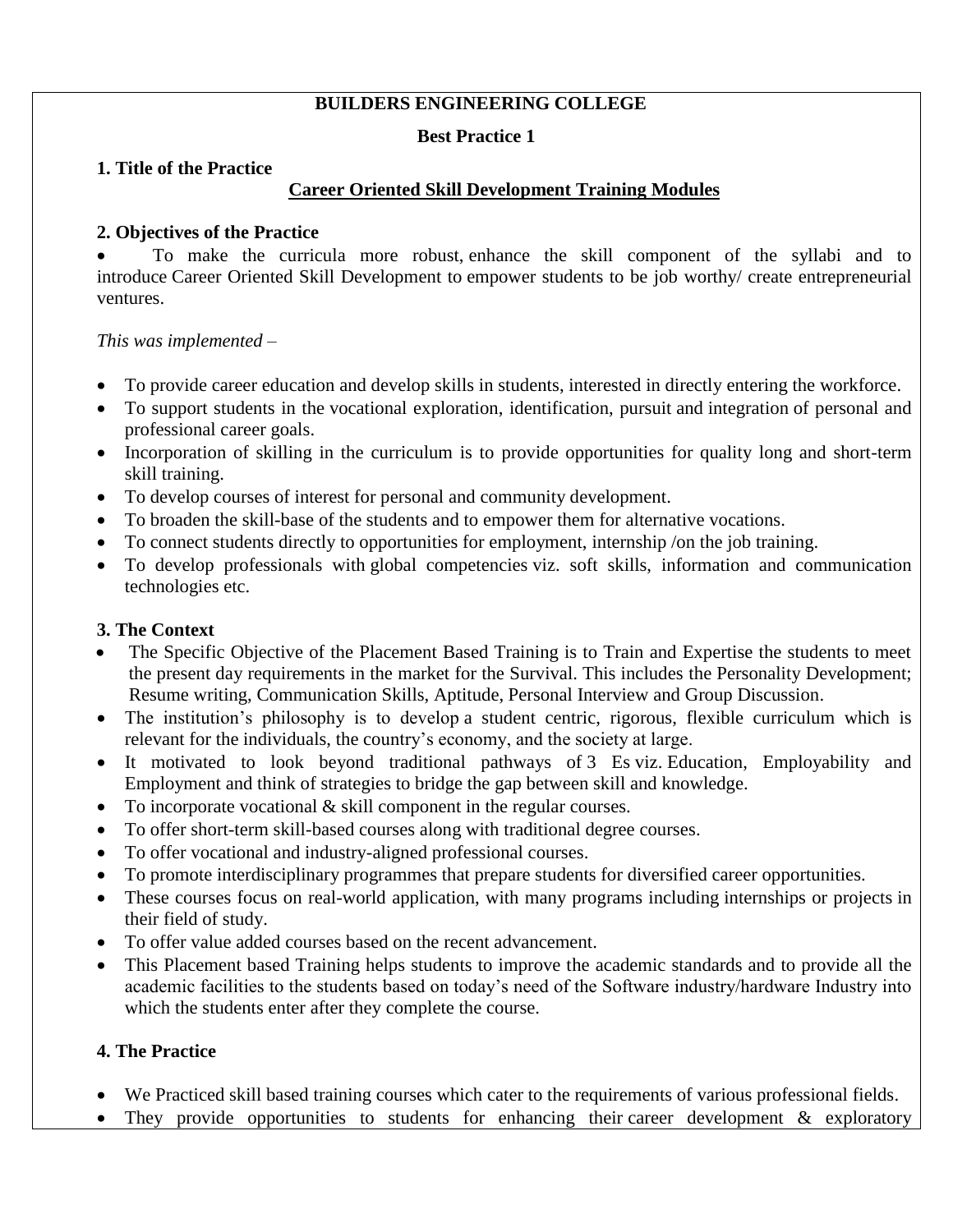learning through hands-on practice, classroom sessions, self-study, understanding of the job market, skill development and decision-making.

- Students first year to final year are eligible to take up this training alongside their regular course of study.
- They are characterised by multiple exit options, credit system, unit-based syllabi, outcome-based assessment, and Input and output-based credit criteria for general education and skills respectively.
- At the end of four years, the students are equipped with soft skill training along with conventional degree in Engineering.
- They are designed to be interdisciplinary in nature and promote horizontal mobility.
- A dedicated slot of minimum one hour to maximum 4 hours in a week is reserved in the college timetable for each of the courses.
- Internships, projects, on the job training, practicals, seminars, presentations by the students form an integral part of the syllabi of most of these courses.
- The campus maintains a robust industry-academia interface to bridge the gap between the two and make the content of these courses industry relevant.
- Students are constantly motivated through counselling, to increase their morale.
- Students are also informed and advised on the importance of maintaining good academic scores as these play a major role during recruitment. The cell helps students improve their academic scores through a series of programs and workshops.
- Builders Engineering College looks to develop its students from industrial perspective. For this we have designed training modules to impart technical, logical, analytical, behavioural and managerial skills in every student.
- We also promote students to visit various industries pertaining to their disciplines so that they get the right exposure.
- We are also assessing the students through various online testing methodologies so that the right set of students is channelized towards the right profile.
- The following training programmes are conducted for the students by proper planning prior the academic start.
	- (i) Soft Skill Training Programme:
		- This helps students develop effective communication skills and presentation capabilities in academic and professional settings. These interactive activities focus on work environment and real life situations. Individual attention is given and even shy students are encouraged and empowered to develop their public speaking, interactive and interpersonal skills. This includes the enhancement of following skills
			- $\checkmark$  Presentation Skills
			- $\checkmark$  Group Discussion
			- $\checkmark$  Resume Preparation
			- $\checkmark$  Interview Preparation
			- $\checkmark$  Just a Minute
			- $\checkmark$  Leadership Qualities
			- $\checkmark$  Goal Setting
			- $\checkmark$  Time Management
			- $\checkmark$  Team Player, etc.
	- (ii) Aptitude Skill Trainings:

 It includes to increase the following abilities in the students – Reasoning, Data Interpretation, Logical.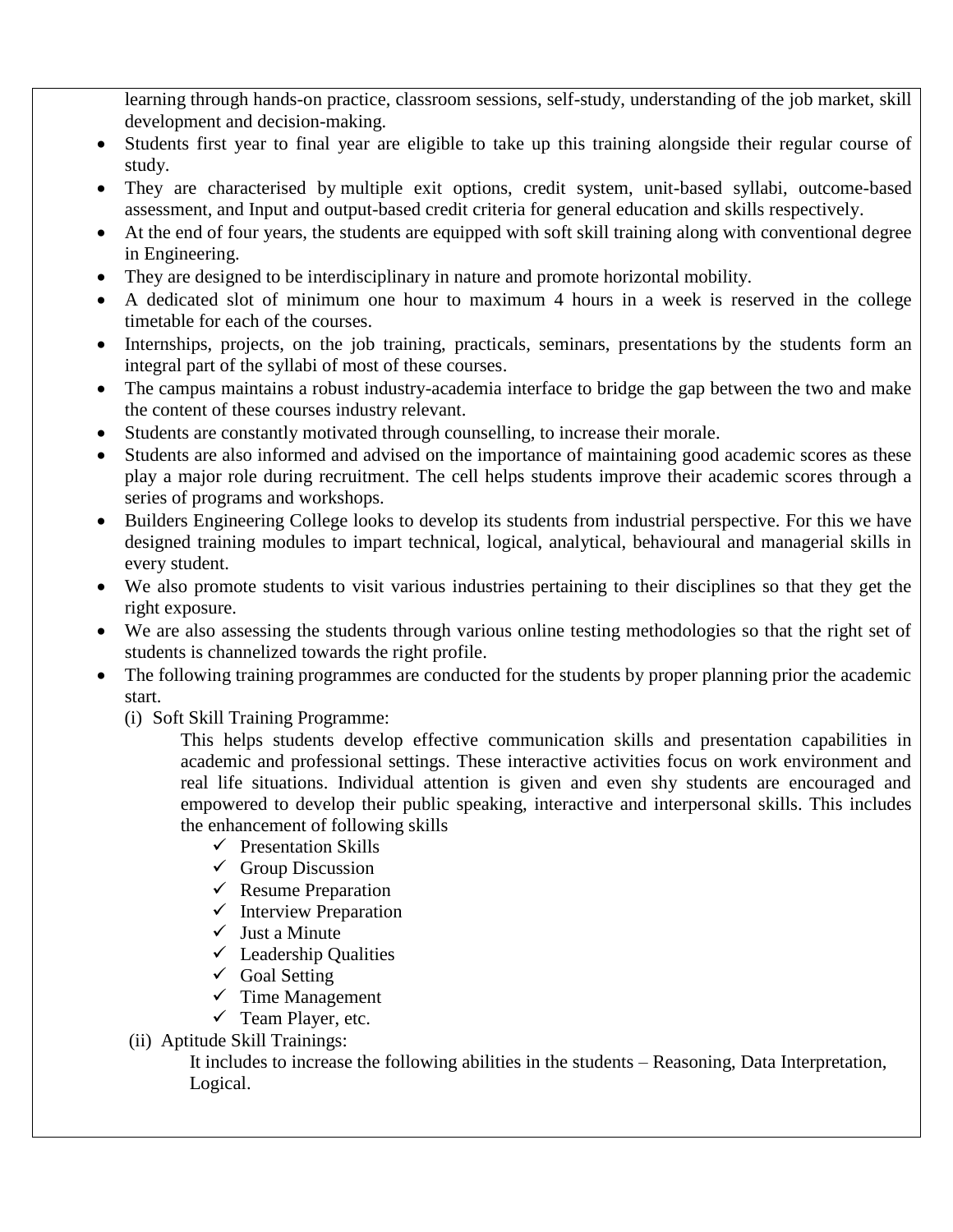(iii) Analytical Technical Skill Trainings:

The students are trained in advanced techniques of the following languages and technologies and make them application oriented.

- $\checkmark$  C/C++  $\checkmark$  JAVA
- **√ PHYTHON**

## **5. Evidence of Success**

- The Placement Based Training programme has improved the success rate of the students in the final placement interviews to an appreciable extent.
- These courses have proved to be effective in student's overall progression and in seeking employment or to set up own start-ups.
- The multi-faceted and multi-disciplinary learning experiences have facilitated the scope for better employment which is reflected in the placements.
- Students have developed multiple skills through the field experiences/practical training/ summer internships and are able to apply theoretical knowledge in practical situations.
- Skill development enhances the proficiency of a student in their particular area of interest. Skill enhances to build the professional network, better communication, time management and so on.

## **6. Problems encountered and Resources required**

- Sustaining the interest of the students of professional programmes in these courses is a challenge because they are under pressure to cope with the core courses of the programme.
- Students at times do face problem in getting permission from their parents for internships.
- Getting adequately trained faculty to teach the skill based papers.
- Further, in a tightly scheduled semester pattern of teaching, time management has been found to be one of the biggest challenges in giving special space to industry-academic interface.
- At times fixing time slots in the timetable becomes a challenge in case of PG and UG (II, III& IV year) students opting for the Training course.
- Good Infrastructure, adequate faculty and resources are required to run them.
- Modular curricula along with modern teaching-learning tools and methods like audio-visual preparations, group discussions, Student seminars and internships are required.
- "Work to become, not to acquire".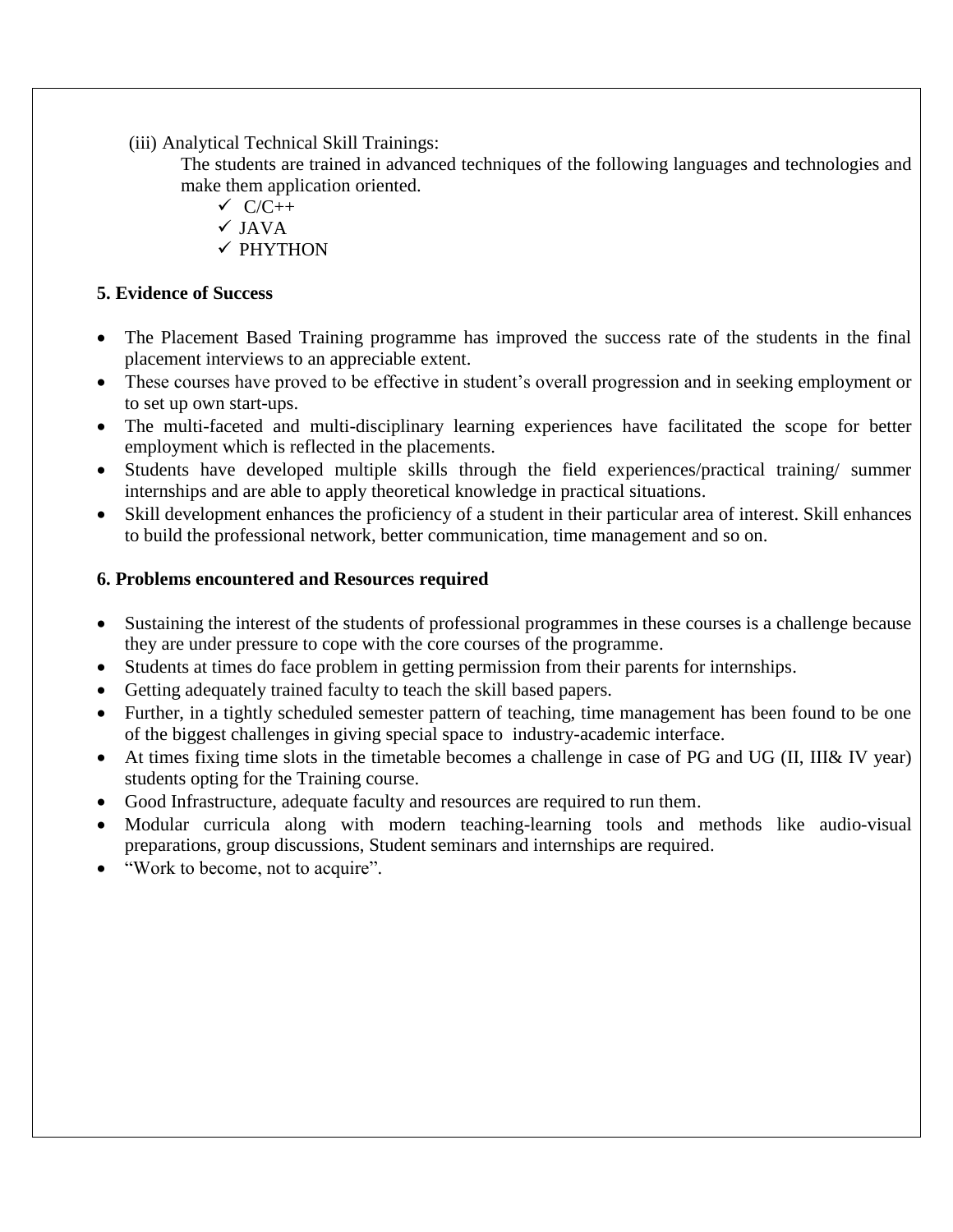## **BEST PRACTICE-2**

### **1. Title of the Practice: Green Campus**

### **2. Objectives of the Practice:**

- It is to create awareness among the public about the importance of saving and conserving electrical energy. It is said that "an unit of electrical energy saved is an unit generated".
- Energy conservation refers to the methods of reduction in energy consumption by way of elimination of wastage and promotion of efficiency.
- We know that due to the vast gap between demand and supply, lot of efforts is being done to bridge the gap in terms of generation of more electricity which requires lot of capital investment and apart from it creates lot of environmental concerns.
- Energy conservation is the key element of energy management. We can reduce the energy consumption by adopting various ways of energy conservation which includes efficient use of technologies and avoiding energy wastages.
- The main objective of energy conservation is
	- $\checkmark$  To minimize Energy cost /wastage of energy.
	- $\checkmark$  To minimize the environmental effects.

## **3. The Context**

- Energy Conservation is a term that refers to consumption of the least amount of energy while avoiding unnecessary use of energy.
- In this context, efforts are made to make the consumers understand the importance of energy conservation, be aware of the efficient usage of energy and adopt measures and policies elicited for energy conservation.
- Energy Conservation reduces the stress on energy services to be provided by the utilities and can result in increased environmental quality, national security, personal financial security and improved economics. It is at the top of the sustainable energy hierarchy. It aims to save energy for future use.

## **4. The Practice**

- To emphasize the above aspects, our campus has the practice of celebrating the National Energy Conservation Day, Renewable Energy Day every year to bring awareness among the students and all concerned, about energy conservation.
- The awareness among the consumers of electric power in the campus is ensured through proper informative sign boards affixed near all the strategic points of electric power supply units.
- As a part of energy conservation methods our BEC campus has been build with 200KWp Solar Plant to reduce the dependency of EB power.
- Minimum 600KWh per day consumption from TNEB has been reduced by installing 200KWp solar plant. Hence nearly 50% of EB bill has been reduced by the use of solar plant.
- As an energy conservation measure we adopted solar based street lights, Motion sensor based street lights and 70-80 % of our campus is equipped with LED lights.
- $\bullet$  Our campus has been designed with the Biogas plant capacity of 45 $\text{m}^3$  in boy's hostel which can handle the waste from 750-800 Persons and Food waste.
- Invited lectures, workshops, seminars, group discussions, etc. are held periodically at the campus to acquire the awareness among the consumers of electric power about the energy conservation opportunities and measures to be adopted.